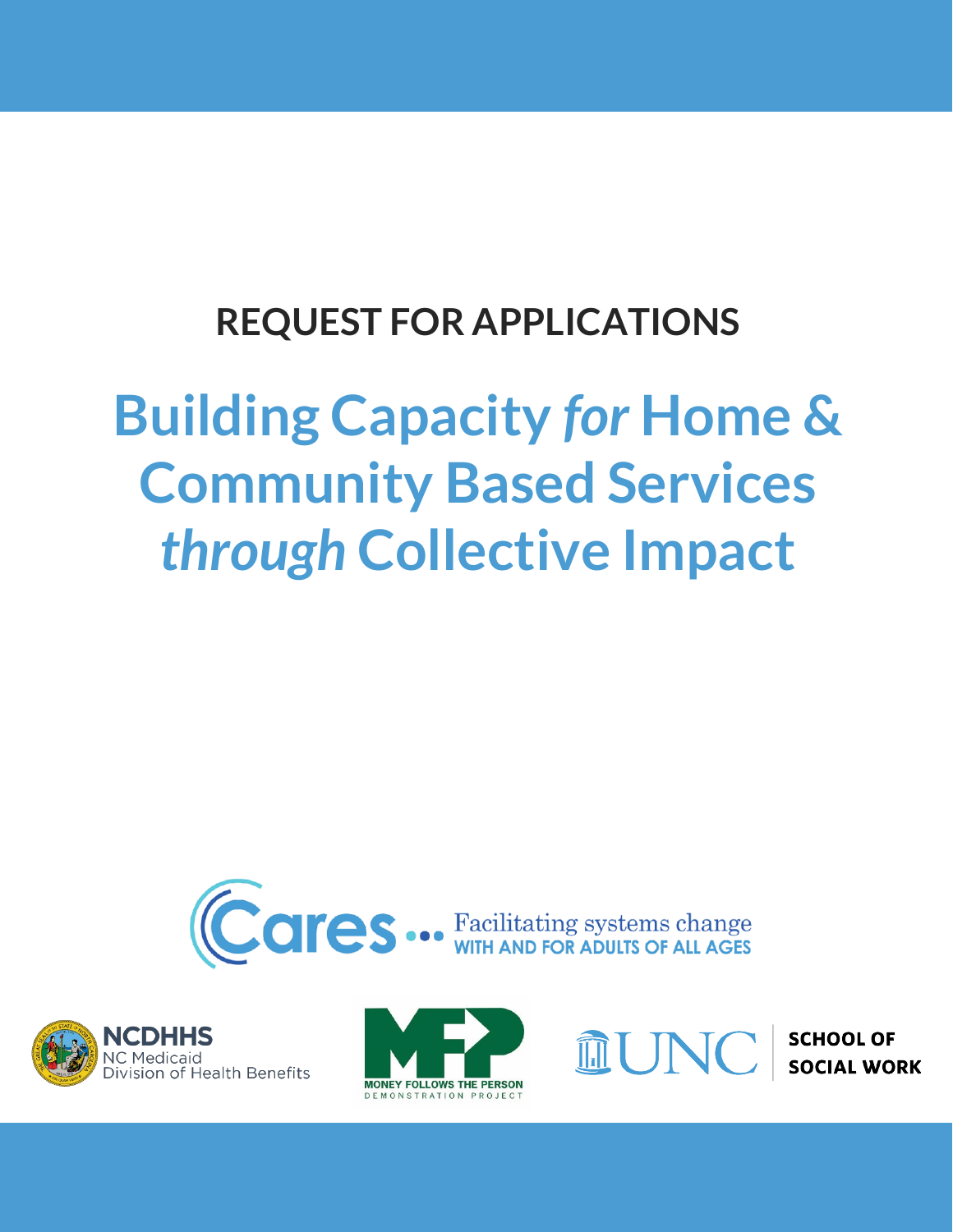## Building Capacity for Home & Community Based Services through Collective Impact

#### **Request for Applications**

## Table of Contents

This project is supported by the Centers for Medicare and Medicaid Services (CMS) of the U.S. Department of Health and Human Services (HHS) as part of a financial assistance award totaling \$3.2 million, with 100 percent funded by CMS/HHS. The contents are those of the author(s) and do not necessarily represent the official views of, nor an endorsement by, CMS/HHS or the U.S. Government.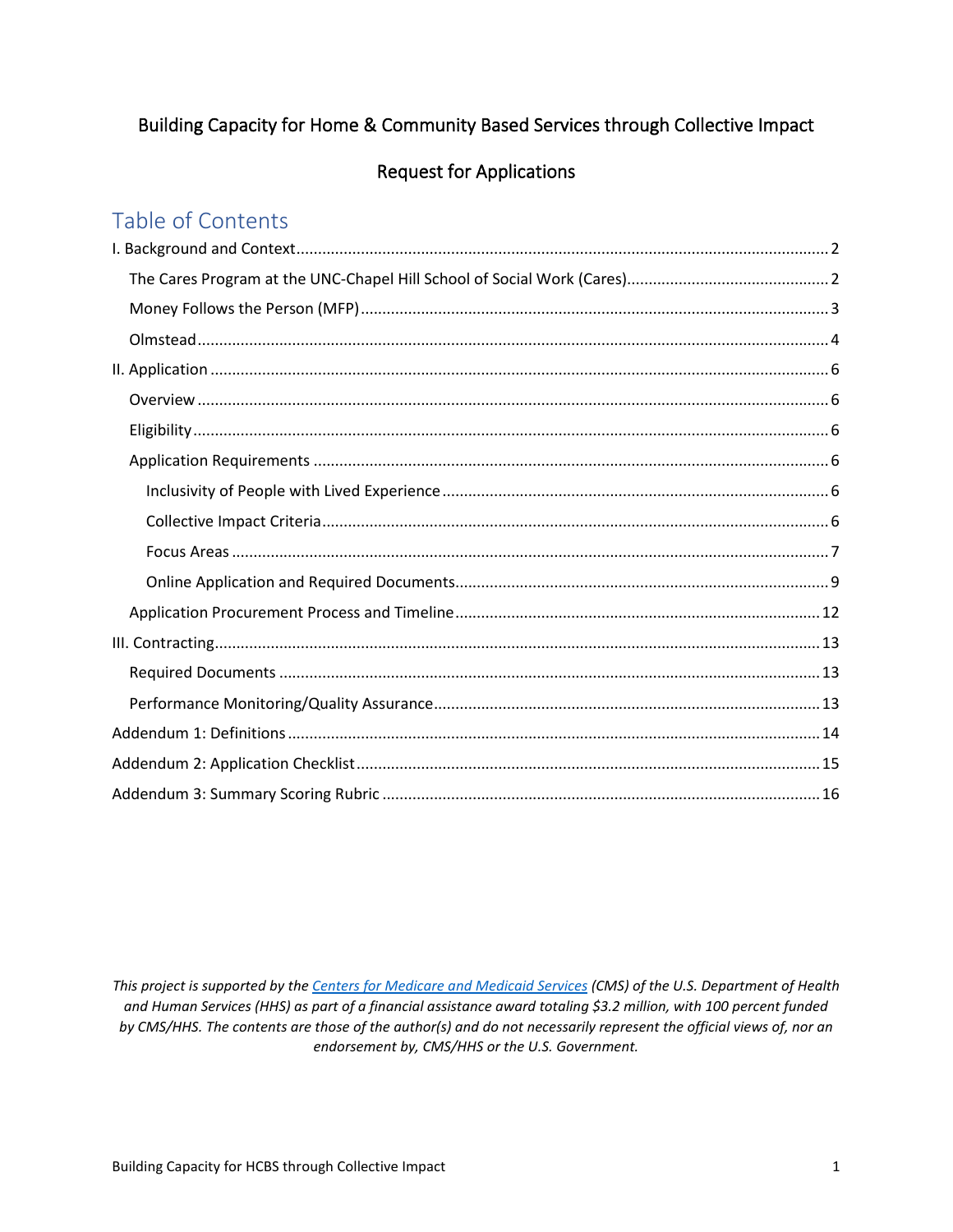## <span id="page-2-0"></span>I. Background and Context

#### <span id="page-2-1"></span>The Cares Program at the UNC-Chapel Hill School of Social Work (Cares)

Cares is dedicated to improving the lives of older adults, adults with disabilities, and their families in North Carolina. Cares provides education, community engagement, and policy analysis across the state to empower individuals and families to experience choice and dignity in their lives. Cares believes that people have the right to govern their own lives and make choices about how to live, and to have those choices honored whether they can communicate them in conventional ways or not. Cares does this by involving individuals with lived experience and their families in partnership with other stakeholders. Cares utilizes collective impact as a framework for long term, positive social change.

Cares has been contracted by [North Carolina Money Follows the Person](https://medicaid.ncdhhs.gov/providers/programs-and-services/long-term-care/money-follows-person) (MFP) to oversee an initiative titled, *Building Capacity for Home & Community Based Services through Collective Impact.* Funding for this project comes from the Centers for Medicare and Medicaid Services (CMS) and covers four years with a possible fifth year renewal. This initiative will address areas of concern in building communities that are inclusive of older adults and adults with disabilities, including affordable, accessible **housing**; **transportation**; **direct support workers**; and **natural supports** using a collective impact approach.

Cares is requesting applications for a four-year project (plus an optional fifth year, contingent on continued federal funding and contract performance), for up to one-hundred and fifty thousand dollars (\$150,000) per contract year. Four (4) organizations will receive awards to develop and implement initiatives, using the collective impact framework, to address areas of concern in building communities that are inclusive of people with Intellectual and Developmental Disabilities (I/DD), Traumatic Brain Injury (TBI), physical disabilities, and older adults with support needs.

Proposed initiatives must include one of the following as their primary focus area.

- 1. **Housing:** Increasing the supply of affordable and accessible housing beyond the use of subsidized housing programs (e.g., Targeted/Key, Section 8 vouchers, etc.).
- 2. **Transportation:** Reducing transportation barriers to accessing the community.
- 3. **Direct Support Workers:** Increasing the supply of and access to direct support professionals (DSPs), direct care workers, or nursing assistants, depending on the population served, for individuals.
- 4. **Natural Supports:** Assisting individuals to develop a network of natural supports.

Cares will assist grantees in using the collective impact process to address complex systems and policy barriers related to housing and supports throughout the term of each grant by:

- Providing initial and ongoing training about the implementation of collective impact.
- Scheduling technical assistance meetings with grantee(s) at least once a month to offer ideas, guidance, and problem-solving support.
- Assisting with the design and implementation of methods for grantees to evaluate the progress and success of their programs.
- Facilitating ongoing contract monitoring and oversight to ensure completion of contract requirements.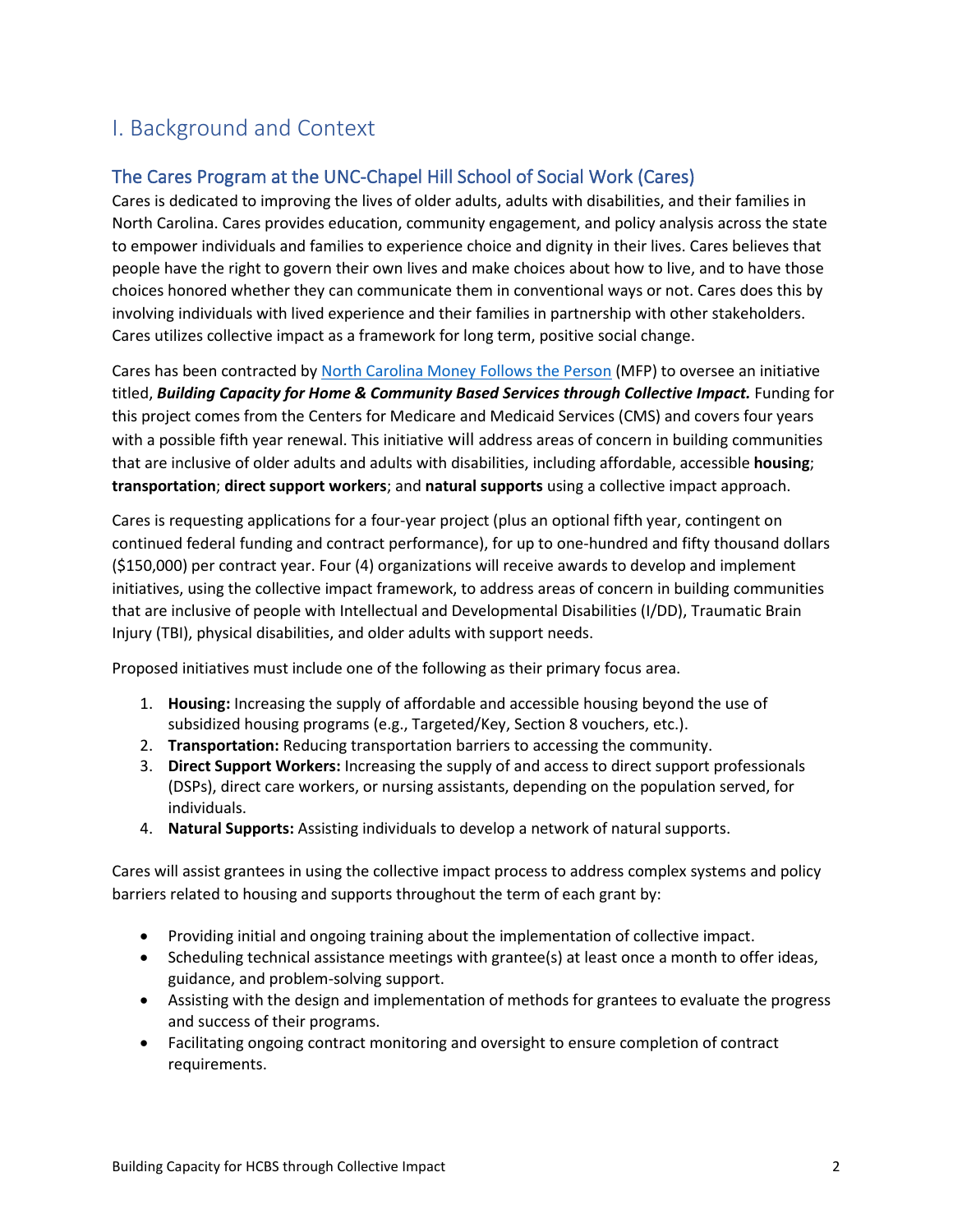#### <span id="page-3-0"></span>Money Follows the Person (MFP)

Money Follows the Person is a federally funded, state demonstration project that assists Medicaideligible participants to transition from qualified long-term care facilities (e.g., developmental centers, skilled nursing facilities, psychiatric hospitals) into their homes and communities with appropriate support. For more than a decade, the MFP demonstration has played a key role in many states' longterm services and supports. Established by Congress through section 6071 of the 2005 Deficit Reduction Act, MFP provides state Medicaid programs the opportunity to help Medicaid beneficiaries who live in institutions to transition into the community. This gives people with disabilities and older adults more choice in deciding where to live and provides access to Long Term Services and Supports (LTSS). A portion of the funds MFP saves the State through successful transitions is available to MFP for initiatives which develop and result in increased future successful transitions.

MFP was designed with four goals:

- Increase the use of Medicaid waiver-funded Home and Community Based Services (HCBS) and reduce the use of institutionally based services,
- Eliminate barriers in state law, state Medicaid plans, and state budgets that restrict the use of Medicaid funds to enable Medicaid-eligible individuals to receive support for appropriate and necessary LTSS in the settings of their choice,
- Strengthen the ability of Medicaid programs to provide HCBS to people who choose to transition out of institutions, and
- Put procedures in place to provide quality assurance and improve HCBS.

Money Follows the Person (MFP) supports state efforts for rebalancing their long-term services and supports system so that individuals with disabilities have a choice of where they live and receive services. From the start of the program in 2008 through the end of 2019, states have transitioned 101,540 people to community living under MFP. [\(Money Follows the Person | Medicaid\)](https://www.medicaid.gov/medicaid/long-term-services-supports/money-follows-person/index.html)

North Carolina MFP, through NC Medicaid, has received capacity building funds to address system barriers and potential solutions, in partnership with MFP's stakeholders. These funds will provide resources to build capacity to support transition from institutional or congregate settings for individuals with high support needs as well as those at risk of institutionalization. Funds will be used by the successful grantee to address individuals' unique needs in the areas of housing, access to the community, direct support services, and natural supports. North Carolina is seeking innovative solutions to remove barriers and build capacity to help beneficiaries in these areas.

NC MFP is partnering with Cares to support administration of these capacity building funds. Cares will provide strategic consultation, management, and evaluation for up to four grantees across North Carolina over the next five years. The project will support NC MFP identified beneficiaries with Intellectual and Developmental Disabilities (I/DD), Traumatic Brain Injury (TBI), physical disabilities, and older adults with support needs. The work in each of these areas supports the goal of the MFP Demonstration Project to promote systems change, increase Home and Community Based Services (HCBS), eliminate barriers to community living, continue provision of services, and support quality improvement.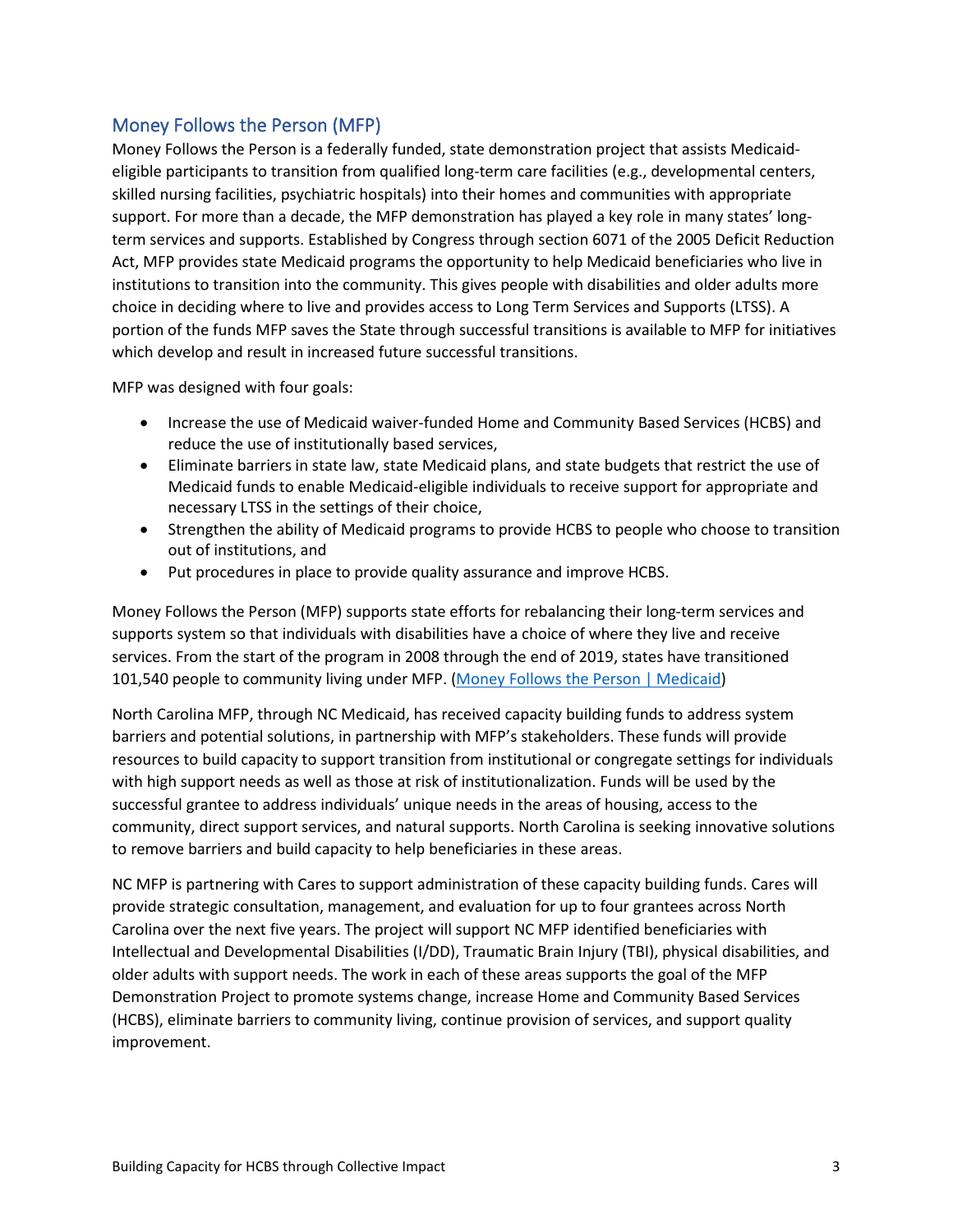#### <span id="page-4-0"></span>Olmstead

*Olmstead v. L.C.*, 527 U.S. 581 (1999), is a U.S. Supreme Court case that laid the groundwork for people with disabilities to live their lives as fully included members of the community. The case addressed the Americans with Disabilities Act's (ADA) "integration mandate." The integration mandate requires that all public entities, including the State of North Carolina, "administer services, programs, and activities" for people with disabilities in the most integrated setting appropriate to the person's needs. "Most integrated setting" has been defined as one that enables people with disabilities to interact "to the fullest extent possible" with individuals that don't have a disability. Specifically, the case requires states to provide services in the community for eligible persons with a disability when (a) such services are appropriate; (b) the affected persons do not oppose community-based treatment; and (c) communitybased services can be "reasonably accommodated." The North Carolina Olmstead Plan will guide NC in providing services and supports for people with disabilities who seek to transition from a congregate, public setting to the community.

On April 30th, 2021, the Technical Assistance Collaborative (TAC) submitted a report called *["An](https://www.ncdhhs.gov/media/12607/download?attachment)  [Assessment of the North Carolina Department of Health and Human Services' System of Services and](https://www.ncdhhs.gov/media/12607/download?attachment)  [Support for Individuals with Disabilities"](https://www.ncdhhs.gov/media/12607/download?attachment)*. This report outlines the state's strengths and weaknesses, along with gaps in and barriers to care. Potential applicants should be familiar with this report and its findings should be reflected in proposed initiatives. Applicants should also be familiar with th[e 2022 –](https://www.ncdhhs.gov/about/department-initiatives/nc-olmstead) [2023 Olmstead Plan.](https://www.ncdhhs.gov/about/department-initiatives/nc-olmstead)

#### Collective Impact Framework

MFP and Cares have identified **collective impact** as the model to be used to develop, implement, and evaluate initiatives to produce systems change. Collective impact is "the commitment of a group of important actors from different sectors to a common agenda for solving a specific social problem," according to John Kania and Mark Kramer (2011). The applicant selected for the initiative will be expected to incorporate the five essential elements to a collective impact project, including:

- 1. **Common Agenda –** All participants share a vision for change that includes a common understanding of the problem and a joint approach to solving the problem through agreed upon actions.
- 2. **Shared Measurement** All participating organizations agree on the way success will be measured and reported, with a short list of common indicators identified and used for learning and improvement.
- 3. **Mutually Reinforcing Activities** A diverse set of stakeholders, typically across sectors, coordinate a set of differentiated activities through a mutually reinforcing plan of action.
- 4. **Continuous Communication** All players engage in frequent and structured open communication, build trust, assure mutual objectives, and create common motivation.
- 5. **Backbone Support** A designated, funded staff dedicated to the initiative provides ongoing support by guiding the initiative's vision and strategy, supporting aligned activities, establishing shared measurement practices, building public will, advancing policy, and mobilizing resources.

Collaboration among stakeholders is not new to either the aging or disability communities in North Carolina. However, the collective impact approach is not just a new idea, it differs in several important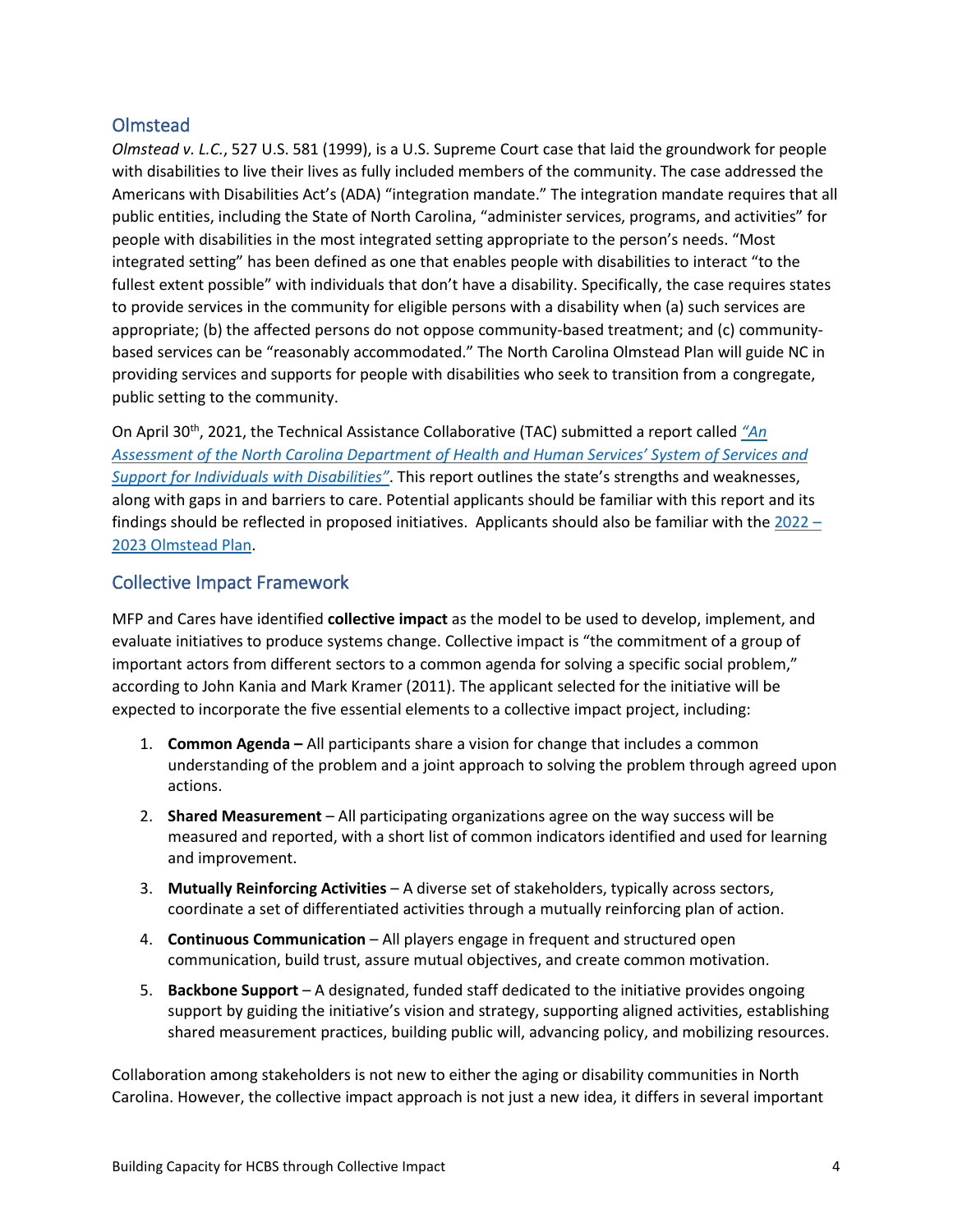ways from other methods of collaboration. "Important actors" are essential. The people who participate in collective impact initiatives must include directors or high-level administrators who can make or strongly influence changes in the policy and direction of their agencies, boards, businesses, or advocacy groups.

Stakeholders must represent different "sectors," not simply different organizations in the same sector. Depending on the issue involved, sectors might include government, human services agencies, businesses, local foundations, non-profits, people served/consumers/clients/patients, advocacy organizations, education, health (physical, mental, behavioral), faith communities, and others.

Participants must agree on a common agenda—exactly what they are trying to accomplish in the community—and, from this, decide on a set of activities that are undertaken by the different sectors, but which are all "mutually re-enforcing"—aligned to bring about the same result. There must be a "backbone" structure that does not "run" or "direct" the initiative in terms of making its decisions but does support it and keep it moving by scheduling meetings, setting up communications to facilitate work between meetings, producing materials, arranging for facilitation and technical support. It is highly unlikely that this can be done, long term, as an add-on to a few people's jobs.

Additional information on collective impact:

- [Collective Impact by Kania & Kramer \(2011\)](http://ssir.org/articles/entry/collective_impact)
- [Collective Impact Forum](http://www.collectiveimpactforum.org/resources)
- [Tamarack Institute](https://www.tamarackcommunity.ca/)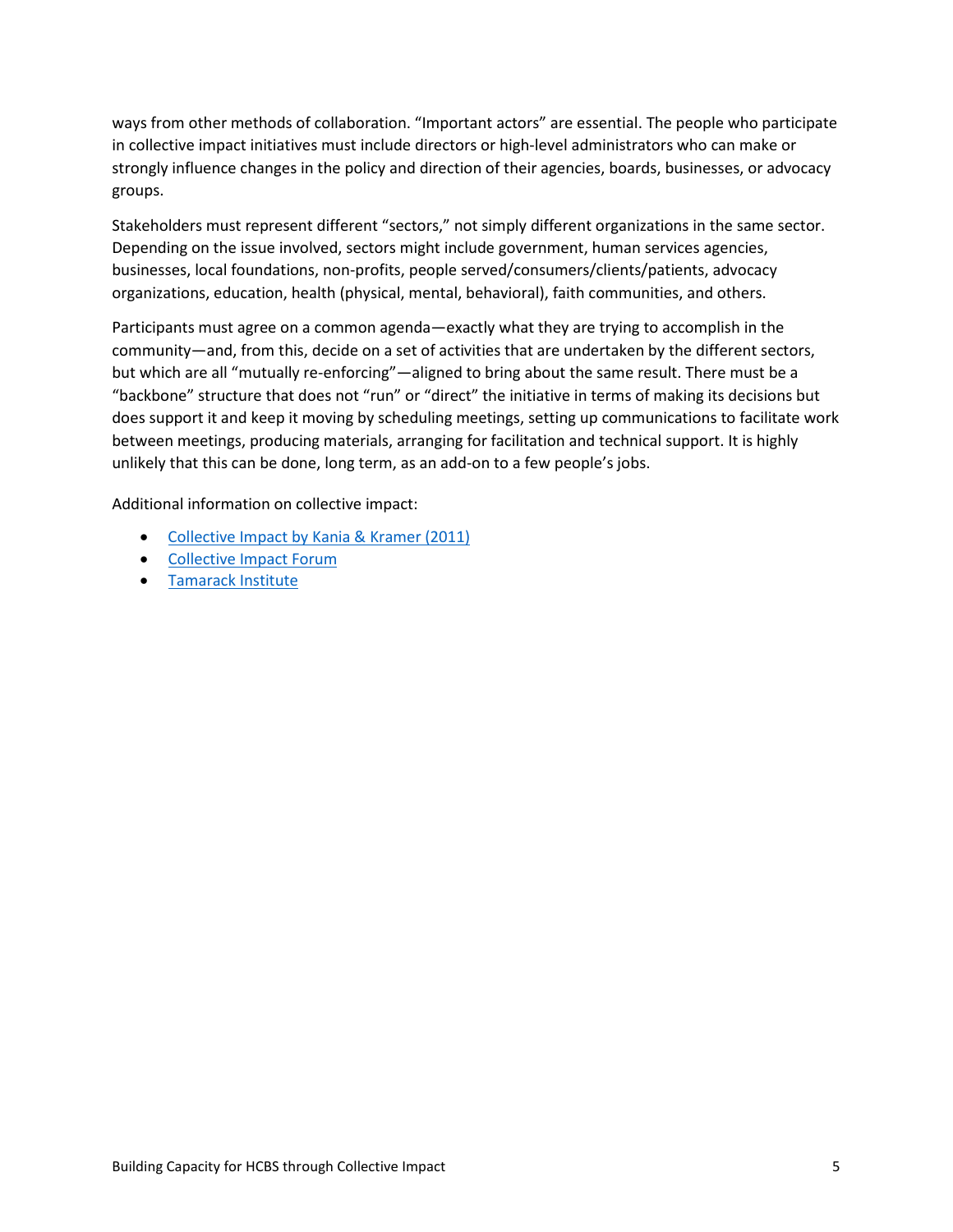## <span id="page-6-0"></span>II. Application

#### <span id="page-6-1"></span>**Overview**

Cares is requesting applications for a four-year project (plus an optional fifth year contingent on continued federal funding and contract performance) for up to four (4) organizations to create initiatives, using the collective impact framework.

These initiatives should address one of four focus areas in building communities that target one or more of the following groups: People with Intellectual and Developmental Disabilities (I/DD), Traumatic Brain Injury (TBI), physical disabilities, and older adults with support needs. Awarded funds will be up to one hundred and fifty thousand dollars (\$150,000) per contract year.

#### <span id="page-6-2"></span>**Eligibility**

Applications are welcomed from any university, non-profit, for-profit, or government agency that demonstrates that their agency is qualified, responsible, and capable of conducting the activities described. Eligible entities include any organizations, agencies, or businesses demonstrating an expertise in the focus area of this initiative. Cares will not consider applications submitted by agencies that do not meet eligibility to apply for funding.

#### <span id="page-6-3"></span>Application Requirements

*Note: Applications should be submitted online using the link on th[e Cares RFA webpage.](https://cares.unc.edu/mfp/rfa2022/) An application preview in PDF form is also available on the Cares RFA webpage.* 

#### <span id="page-6-4"></span>Inclusivity of People with Lived Experience

Proposed projects must meaningfully involve individuals and families with lived experience who have the most to gain from the initiative. Applicants must demonstrate in their application how they will engage and recognize (in some cases, through compensation for time) the contributions of the target audience, end user, and people with lived experience in interviews, surveys, and work groups.

#### <span id="page-6-5"></span>Collective Impact Criteria

Applicants must describe how they will incorporate the five essential elements of a collective impact project (see section I of this RFA for explanations of these), including:

- 1. Common Agenda
- 2. Shared Measurement
- 3. Mutually Reinforcing Activities
- 4. Continuous Communication
- 5. Backbone Support

Applicants must describe organizational and community readiness for collective impact. Priority will be given to organizations and communities that show the following:

#### **Organizational readiness** as demonstrated by:

- Evidence of the agency's ability to carry out the proposed initiative including but not limited to management, operations, and financial administrative capacity.
- If needed, additional funding or potential funding that may support this effort.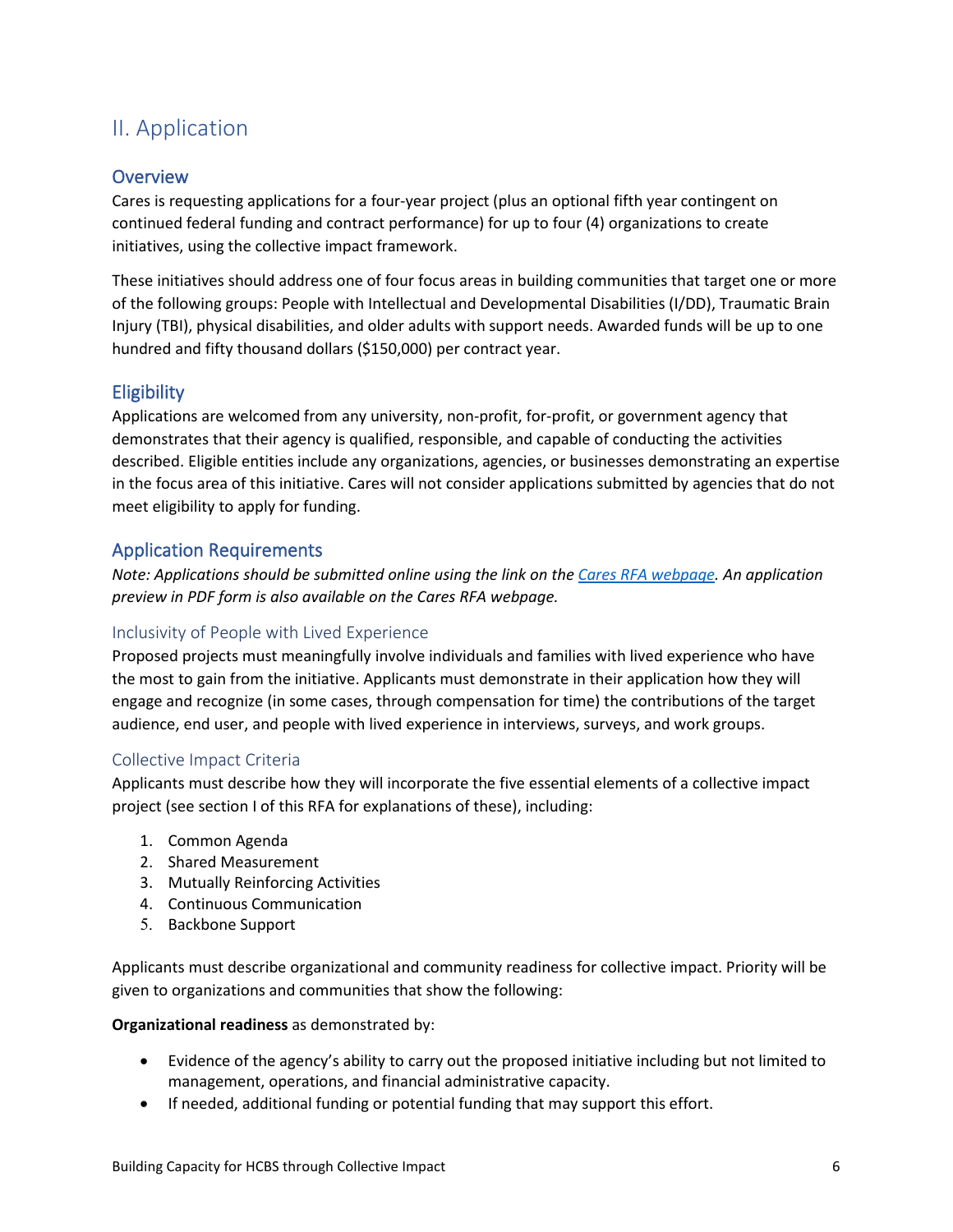- Demonstration of a clear understanding of the collective impact model of systems change.
- Previous history of using collective impact or a similar model in collaborative initiatives.
- Documentation of experience working with the aging and/or disability Long-Term Services and Supports (LTSS) system in NC.

#### **Community readiness** as demonstrated by:

- A "champion" (i.e., influential individuals and organizations) for the cause who has the ability to engage and encourage multiple sectors in the community and is willing to use that ability to help the community solve the identified problem.
- If needed, local funding or in-kind resources to support this effort
- A history of other kinds of successful collaboration in the community among at least some of the relevant stakeholders.
- Those who are affected know about this problem or can be readily made aware of it.
- Commitment to sustain this effort after the Building Capacity funds are no longer available.

#### <span id="page-7-0"></span>Focus Areas

Proposed initiatives must include one of the following as their primary focus area.

- 1. **Housing:** Increasing the supply of affordable and accessible housing beyond the use of subsidized housing programs (e.g., Targeted/Key, Section 8 vouchers, etc.).
- 2. **Transportation:** Reducing transportation barriers to accessing the community.
- 3. **Direct Support Workers:** Increasing the supply of and access to direct support professionals (DSPs), direct care workers, or nursing assistants, depending on the population served, for individuals.
- 4. **Natural Supports:** Assisting individuals to develop a network of natural supports.

#### *Expanded Description of Focus Areas*

#### Housing

North Carolina has been involved in a Department of Justice settlement agreement to transition individuals with serious mental illness in adult care homes to the community. As a result of this settlement agreement, the State has invested heavily in increasing affordable and accessible units for individuals impacted by this settlement. MFP beneficiaries also have access to these units, but the demand for these units is greater than the supply. Additionally, many of these individuals have background and support needs that create unique challenges to finding appropriate housing choices. With a booming real estate market in North Carolina, there is need of a partnership with developers, landlords, and service agencies to address these barriers to housing for individuals with disabilities.

#### *Example Activities*

Please consider the following activities as a framework in your application. These are not all inclusive. Other ideas will be considered as well.

• *Work with the DHHS Strategic Housing Leadership team to perform an environmental scan of the state and identify the need for housing options beyond currently available units (Section 8 and Targeted/Key units).*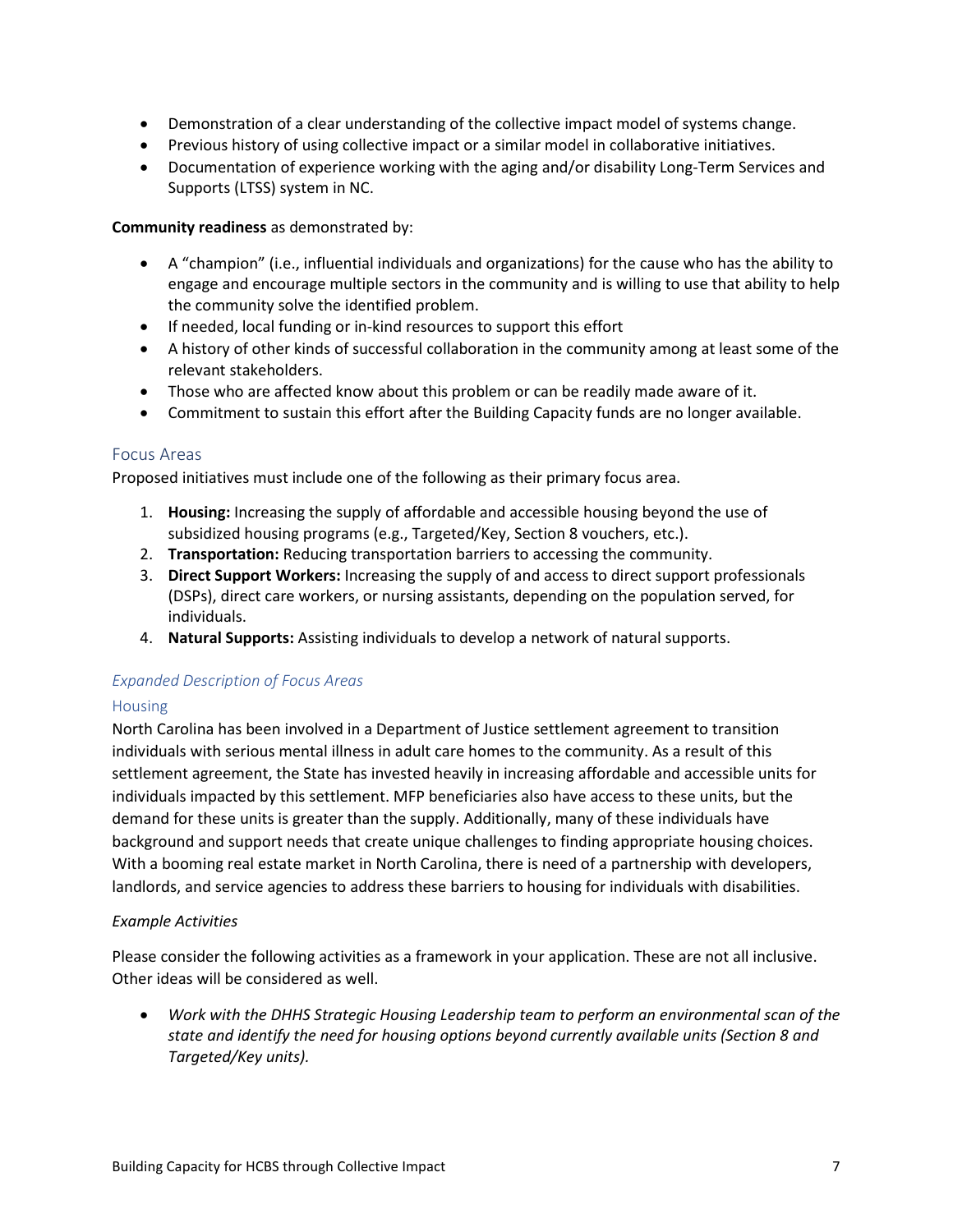- *Identify geographic regions where housing options are most scarce and work with local property owners and developers to increase choice and increase access to safe, affordable, accessible, and fully integrated units.*
- *Identify opportunities to partner with private property owners to increase available units in locations where targeted/key units are scarce or not available and explore shared living and cohousing options.*
- *Explore opportunities for increasing access to assistive and smart home technologies.*
- *Participate in the state housing advisory committee meetings and support participation on local Public Housing Authority advisory committees.*
- *Address additional barriers to sustained housing and provide training and support to property owners and to tenants in the form of education and training curriculum and marketing and outreach materials.*

#### **Transportation**

People with disabilities who have spent much of their adult life in an institution and have transitioned to the community may encounter barriers to participating fully in all aspects of community life. These barriers may be especially challenging in rural areas where programs and transportation options are limited. Reducing barriers to community living ultimately leads to more options for individuals with disabilities of all ages (e.g., more recreation, employment, volunteer options). Having access to transportation opens the door to reducing barriers to community living.

#### *Example Activities*

Please consider the following activities as a framework in your application. These are not all inclusive. Other ideas will be considered as well.

- *Foster partnerships with municipal and regional authorities that are responsible for long-range plans in transportation, recreation, and urban and rural planning to increase stakeholder engagement. Educate planners about the needs of this population and the best ways to build accessibility into systems that will benefit all citizens.*
- *Increase innovation in transportation options including demonstration projects involving ondemand, ride sharing and ride hailing services.*
- *Create programs that support self-advocate involvement.*

#### Direct Support Workers

The Covid-19 pandemic has exacerbated the shortage of direct support professionals for individuals with disabilities and older adults. Due to low wages, lack of benefits and inadequate training for many HCBS frontline workers and supervisors, the turnover rate is high; positions are seen as part-time, temporary, and offering limited to no career paths. With the shortage of direct support workers, individuals may stay longer in institutional settings or be at risk of institutionalization when paid workers are unavailable or lack the necessary competencies to support an individual in the community. MFP has a goal to increase the supply of qualified direct support professionals through improved practice standards while addressing recruitment, low pay, disparities in access to workers, limited career development and advancement opportunities, and high turnover/retention.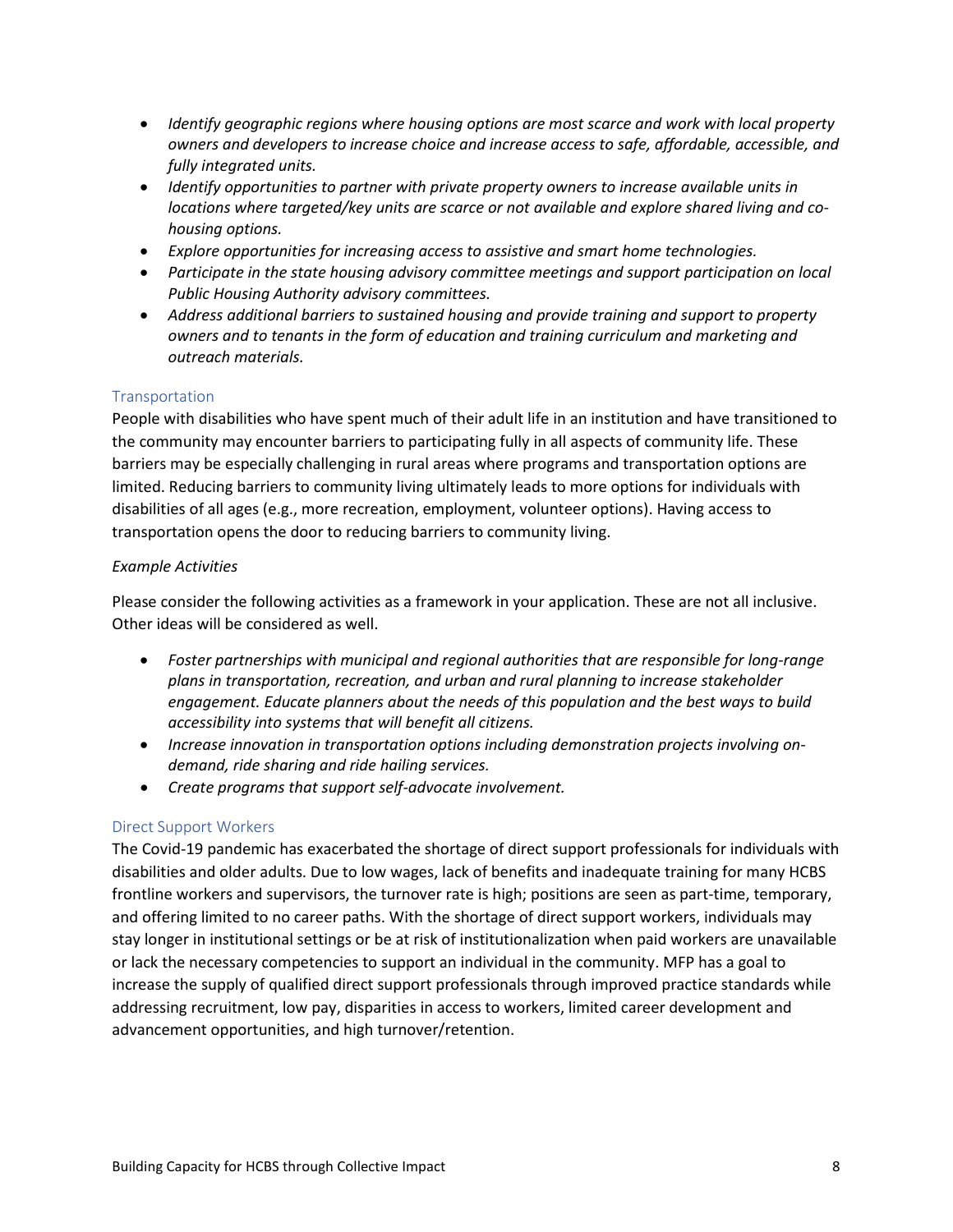#### *Example Activities*

Please consider the following activities as a framework in your application. These are not all inclusive. Other ideas will be considered as well.

- *Support an increase in the supply of direct support professionals, by creating partnerships with organizations such as community colleges, providers, and state agencies to adopt evidence- and competency-based training curricula, targeted towards specific skill development.*
- *Market competency-based direct support training programs to statewide and local service providers so that individuals completing the training will be presented with immediate job offers or moved to higher pay grades in jobs they already hold.*
- *Foster initiatives that allow individuals to have greater choice in their selection of support workers.*

#### Natural Supports

Developing informal support networks is essential to transitioning from institutions to the community. In some cases, natural supports will allow individuals with disabilities to rely less on paid services and can bolster the support provided by families. However, the greatest outcome of a robust informal support network is a greater sense of belonging and satisfaction with one's life. The foundation of informal support networks are relationships that are reciprocal in nature and not based on the person's disability. A goal of this project is to expand the capacity of communities to build relationships among people with and without disabilities.

#### *Example Activities*

Please consider the following activities as a framework in your application. These are not all inclusive. Other ideas will be considered as well.

- *Support individuals with disabilities in creating or expanding their informal support networks and discovering how they can contribute within their communities.*
- *Train the Managed Care Organizations (MCOs) on the [Asset Based Community Development](https://www.nurturedevelopment.org/asset-based-community-development/)  [\(ABCD\) model](https://www.nurturedevelopment.org/asset-based-community-development/) or a comparable evidence-based model. ABCD's premise is that communities can drive the development process themselves by identifying and mobilizing existing, but often unrecognized assets. Residents of the community have assets which need to be identified.*
- *Use an asset-based model for new beneficiaries using community networking services. Train beneficiaries on the program to replicate it. Measure growth and satisfaction in use of this program/waiver service.*
- *Develop outreach materials, host online and in-person meetings, and create a training guide for organizations that are focused on volunteer and faith-based activities to foster opportunities for natural support to develop, grow and be sustained.*
- *Provide training to individuals in a "Train the Trainer" model to create growth and sustainability to the program.*

#### <span id="page-9-0"></span>Online Application and Required Documents

Applicants must submit applications online using the form which is linked on the [Cares RFA webpage.](https://cares.unc.edu/mfp/rfa2022/) An application checklist (Addendum 2) and summary scoring rubric (Addendum 3) are provided as a resource to applicants.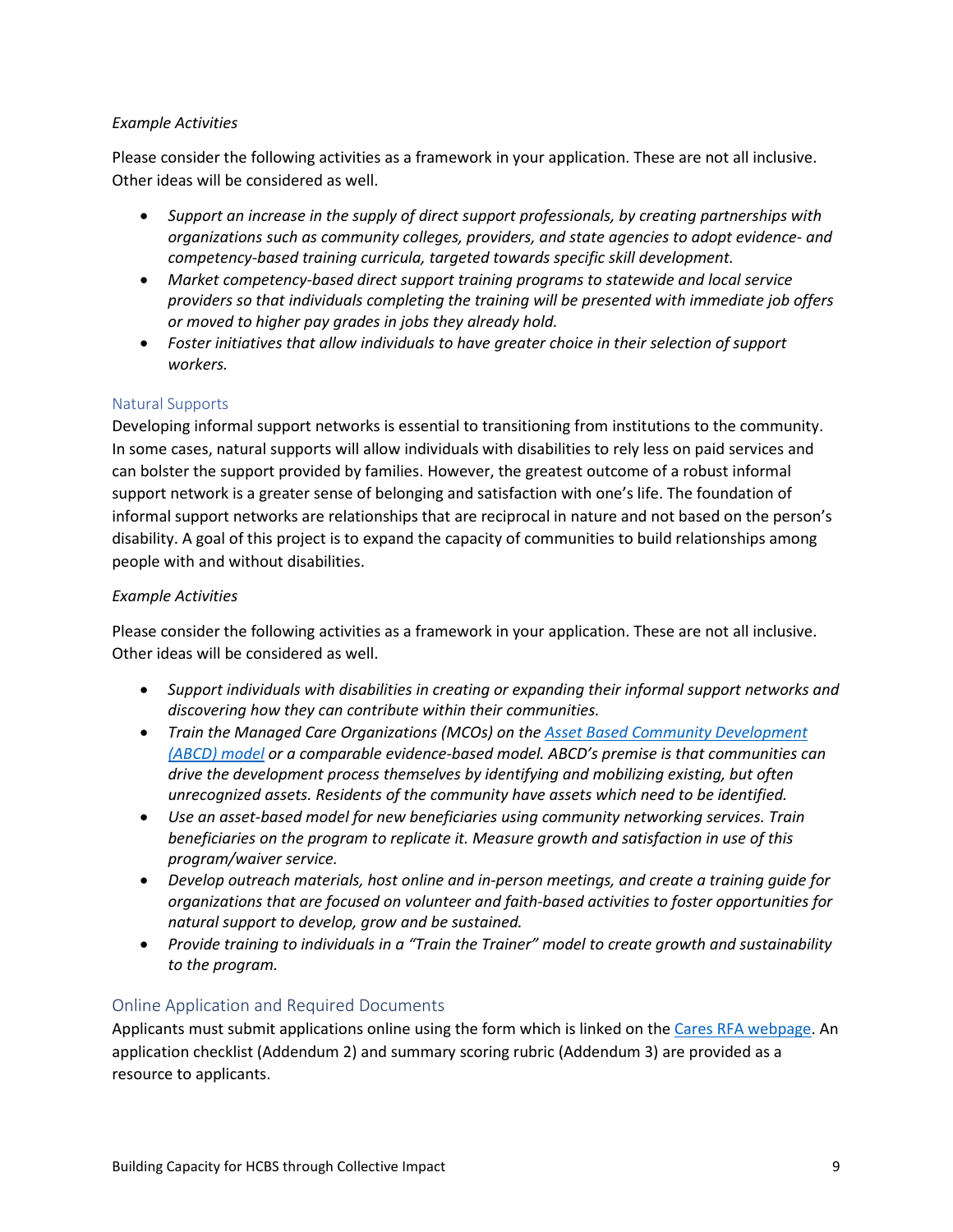#### *Applying Organization*

Applicant will need to submit contact information for the organization director, project manager (if different from director), and financial officer. **Resumes for each organization contact should be uploaded in the application form.**

#### *Key Partner Organizations and Letters of Support*

Applicant should identify at least three partner organizations that represent at least two different sectors (e.g., nonprofit, public, for-profit business). Applicants must briefly summarize the expected contribution of each organization to the project. **Letters of support from collaborating organizations should be submitted within the application form.** 

#### *Focus Areas*

Proposed initiatives must include one of the following as their primary focus area. Applications should also reflect on how the proposed project will intersect with the other focus areas key to community living.

- Increasing the supply of affordable and accessible housing beyond the use of subsidized housing programs (e.g., Targeted/Key, Section 8 vouchers, etc.).
- Reducing transportation barriers to accessing the community.
- Increasing the supply of and access to direct support professionals (DSPs), direct care workers, or nursing assistants, depending on the population served, for individuals.
- Assisting individuals to develop a network of natural supports.

#### *Project Narrative (included in online application form)*

The components of the Project Narrative include:

- 1. Executive Summary
- 2. Problem Statement and Adults Affected
- 3. Goal(s) and Objective(s)
- 4. Proposed Intervention using Collective Impact
- 5. Outcomes
- 6. Evaluation
- 7. Organizational Readiness
- 8. Community Readiness

#### *Project Timeline*

Applicants must upload an estimated 5-year project timeline, identifying objectives and key activities to take place over the course of the project. A project timeline template is provided in the application form and online at the Cares RFA webpage.

#### *Budget*

Applicants must submit project budgets for years one through five. A budget template is provided in the application form and online at the Cares RFA webpage. Completed budgets should be uploaded in the application form. Detailed instructions for completing project budgets are included in the budget template. Budget categories include:

- Personnel
- Fringe Benefits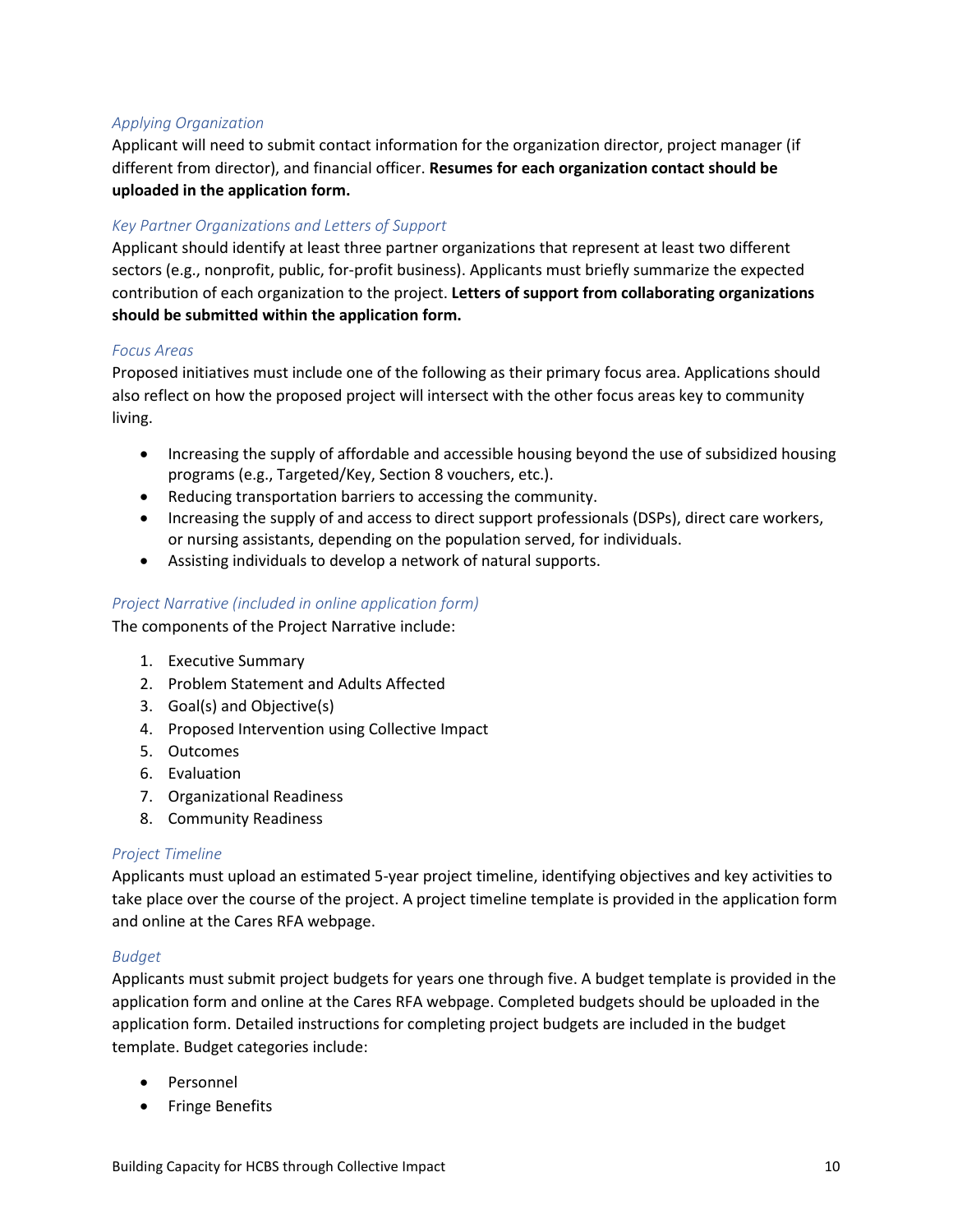- Supplies
- Travel (Conference travel requires prior approval)
- Other (costs that do not fall into the prior categories)
- F&A Rate (also known as indirect costs)

**Prohibited Uses of Grant Funds.** The following list contains costs that are prohibited for all CMS programs. Applicants should consult Cares staff with questions about allowable costs a[t cares@unc.edu.](mailto:cares@unc.edu)

- To match any other Federal funds.
- To provide services, equipment, or supports that are the legal responsibility of another party under Federal, State, or Tribal law (e.g., vocational rehabilitation or education services) or under any civil rights laws. Such legal responsibilities include, but are not limited to, modifications of a workplace or other reasonable accommodations that are a specific obligation of the employer or other party.
- To provide goods or services not allocable to the approved project.
- To supplant existing State, local, tribal, or private funding of infrastructure or services, such as staff salaries, etc.
- To be used by local entities to satisfy State matching requirements.
- To pay for construction.
- To pay for capital expenditures for improvements to land, buildings, or equipment which materially increase their value or useful life as a direct cost except with the prior written approval of the Federal awarding agency.
- In accordance with 45 CFR §75.476, the cost of independent research and development, including their proportionate share of indirect costs, are unallowable.
- In accordance with 45 CFR §75.216(b), except for grants awarded under the Small Business Innovative Research (SBIR) and Small Business Technology Transfer Research (STTR) programs (15 U.S.C. 638), no HHS funds may be paid as profit to any recipient even if the recipient is a commercial (for-profit) organization. Profit is any amount in excess of allowable direct and indirect costs.
- To expend funds related to any activity designed to influence the enactment of legislation, appropriations, regulation, administrative action, or Executive order proposed or pending before the Congress or any state government, state legislature or local legislature or legislative body.

#### *Budget Justification*

Applicants must submit a separate budget justification for each year's budget. The budget and the budget justification must show a clear relationship to the proposed activities described in the Project Narrative. A budget justification template is provided in the application form and online at the Cares RFA webpage. Completed budget justifications should be uploaded in the application form. Budget justifications should include a narrative explaining the budget categories following the guidelines below:

- All categories should have information on how amounts were determined.
- Personnel should include named individuals (or job titles if the person is to be hired after the award) providing time or effort to project.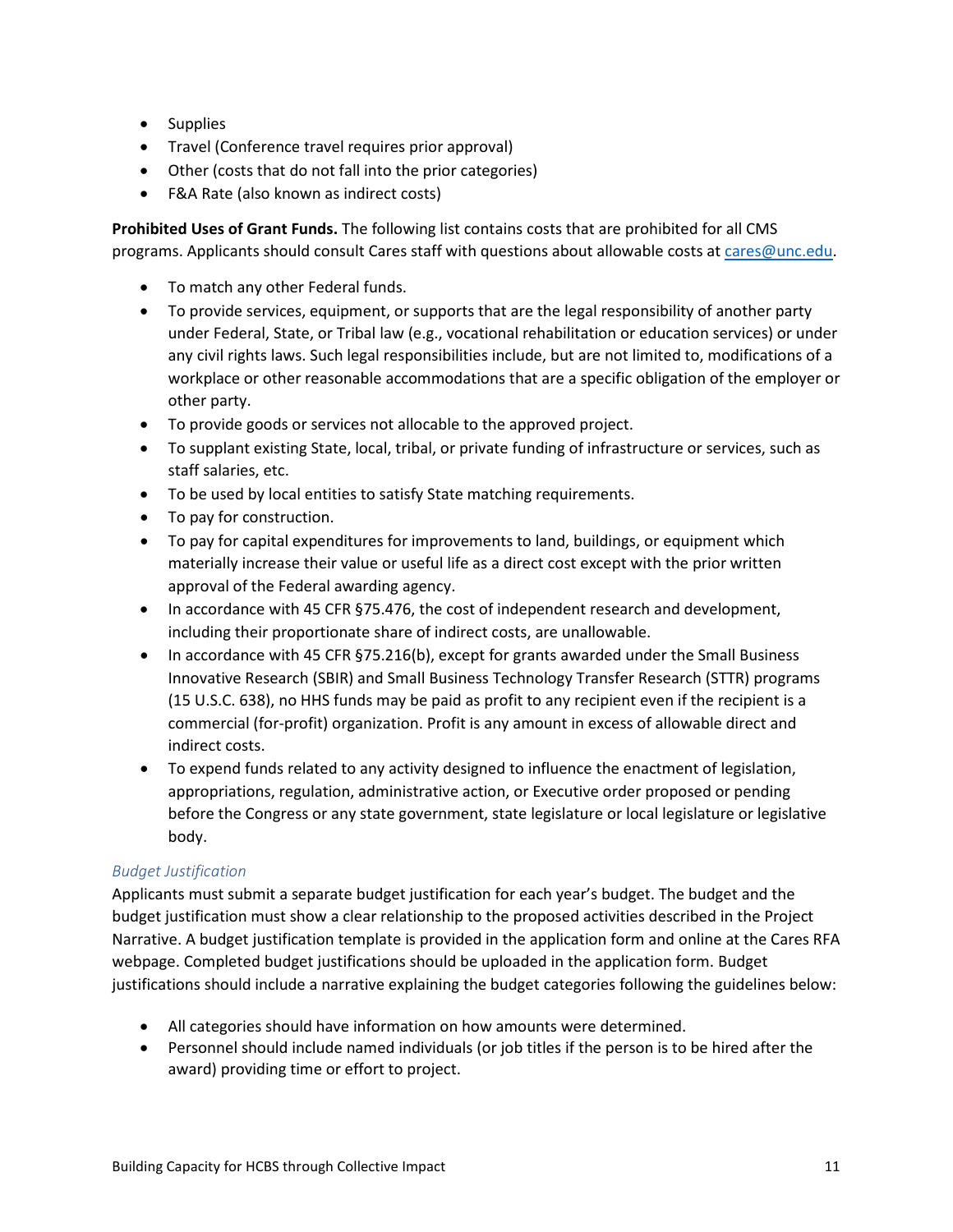- Travel should detail how the figures were determined for each type of travel expense (i.e., meals/per diem, lodging, transportation, and other charges). Current North Carolina state travel allowances apply and can be found at: [https://www.osbm.nc.gov/budget/budget](https://www.osbm.nc.gov/budget/budget-manual#Sect52)[manual#Sect52.](https://www.osbm.nc.gov/budget/budget-manual#Sect52) For budgeting purposes please use current meal and milage rates for in-state travel, listed below.
	- Breakfast \$9.00, Lunch \$11.80, Dinner \$20.50, Lodging: \$78.90 per night
	- Mileage: \$.585 per mile
- F&A/indirect: As the recipient of this CMS-supported Money Follows the Person grant, the University has agreed to a de-minimus indirect cost rate of 10%. We request that applicant organizations strongly consider utilizing the same rate (if any) in their budgets. For more information, refer to budget template instructions.

#### <span id="page-12-0"></span>Application Procurement Process and Timeline

The following is a general description of the process by which applicants will be selected for funding for this initiative. **All application materials can be found on the [Cares RFA webpage](https://cares.unc.edu/mfp/rfa2022/)**.

- 1. **RFA announcements** are sent to prospective agencies and organizations, via email, applicable listservs, posted on the Cares RFA webpage.
- 2. **[Letter of Intent](https://forms.office.com/r/WAsvgQKuby) to Apply form** is optional but strongly encouraged.
- 3. **Questions about the RFA** should be submitted via the [Questions for](https://forms.office.com/r/L8WbQSaxvE) Funder form. A summary of all questions and answers will be reviewed in an Applicants' Workshop. The summary will also be posted on the Cares RFA webpage and e-mailed to all agencies and organizations completing the Letter of Intent to Apply and/or Questions for Funder forms.
- 4. **The Applicants' Workshop** for potential applicants will be held via Zoom. The workshop will be recorded, and information will be posted on the Cares RFA webpage. Potential applicants are strongly encouraged to attend.
- 3. **Applications and all required attachments** will be submitted online using the link on the Cares RFA webpage. An application preview in PDF form is available on the Cares RFA webpage. Required documents are outlined in the Application Checklist (Addendum 2).
- 4. **Interviews with finalists** may be scheduled as part of the application review process.
- 5. **Awards Announced:** Applications will be evaluated by the Building Capacity for HCBS Steering Committee with intent to announce selected grantees by May 2, 2022.

| <b>RFA and Application Timeline</b>      |                                                                                                                                            |  |  |
|------------------------------------------|--------------------------------------------------------------------------------------------------------------------------------------------|--|--|
| <b>Important Dates</b>                   | <b>Milestone</b>                                                                                                                           |  |  |
| February 1, 2022                         | Request for Applications disseminated                                                                                                      |  |  |
| <b>February 21, 2022</b>                 | Letter of Intent to Apply<br>$\bullet$<br><b>Questions for Funder Form</b><br>$\bullet$<br>Due by close of business, 5:00 PM Eastern Time. |  |  |
| February 23rd, 2022<br>10:00 AM-12:00 PM | Applicants' Workshop                                                                                                                       |  |  |
| March 23, 2022                           | Full application and required attachments due by close of<br>business, 5:00 PM Eastern Time.                                               |  |  |
| May 2, 2022                              | Awards Announced                                                                                                                           |  |  |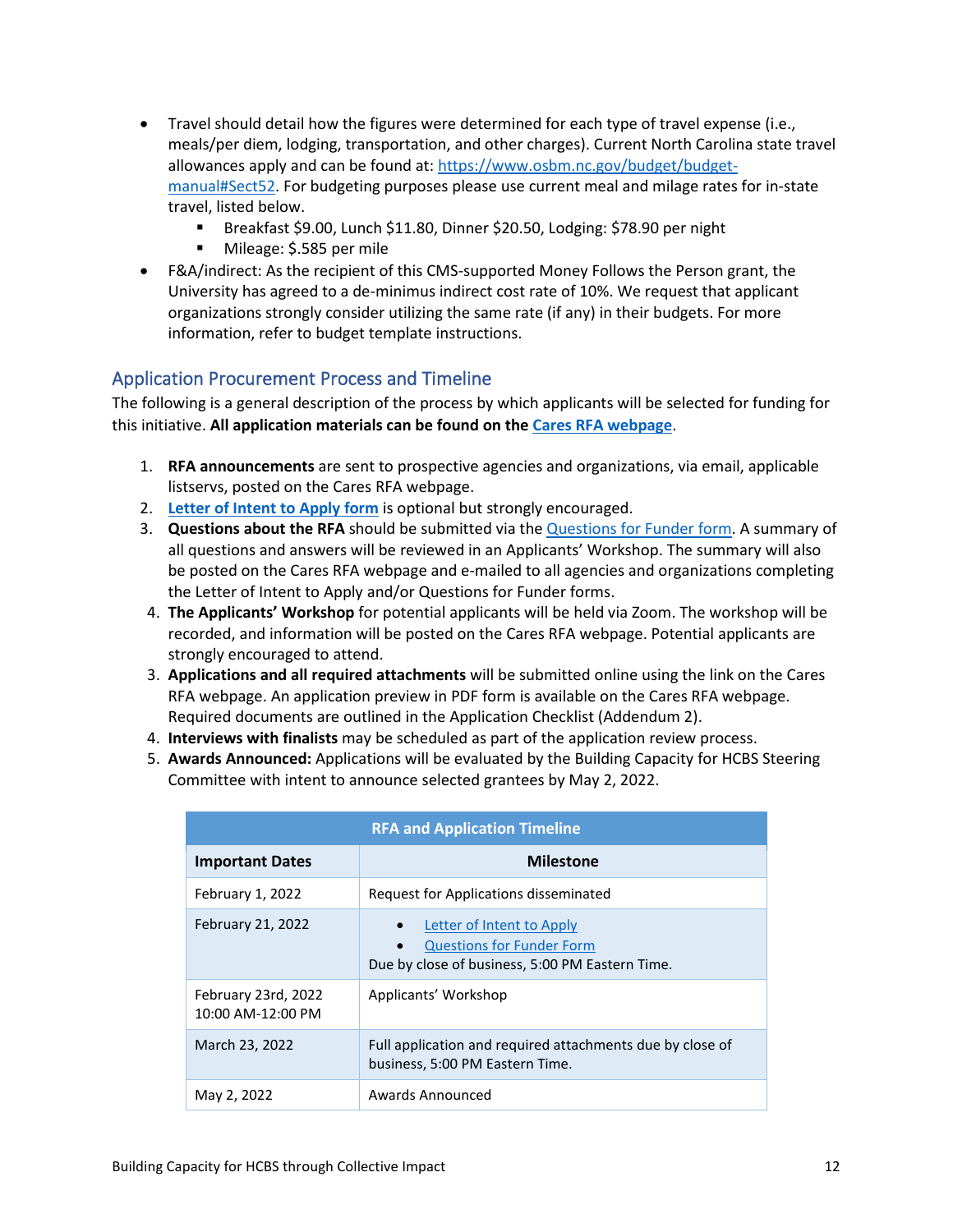## <span id="page-13-0"></span>III. Contracting

#### <span id="page-13-1"></span>Required Documents

Upon award, awardees will work with the UNC Chapel Hill's Office of Sponsored Research (OSR) to complete required contracting documents. Failure to provide these documents in a timely manner may result in disqualification for funding. Examples of these forms are linked on the Cares RFA webpage but *are not due at the time of application.*

- Federal Demonstration Partnership template
- Compliance Check Form (completed by OSR)
- Sub Monitoring Checklist (completed by OSR)
- Subrecipient Commitment Form (completed by awardee)

OSR may request additional documentation prior to contracting at their discretion.

#### <span id="page-13-2"></span>Performance Monitoring/Quality Assurance

Continuation of funding after each funded year depends on contractor's performance, Cares' approval, and continued funding from MFP and CMS.

To meet the requirements of the initiative, the contractor must collaborate with Cares staff to:

- participate in contractor orientation workshop,
- participate in training and meetings,
- participate in initiative evaluation; and,
- participate in other activities identified by Cares.

Performance and quality assurance of this contract will be conducted as follows:

- Cares will conduct monitoring activities during each contract period and will utilize the contractor's objectives as its assurance criteria for meeting outcomes.
- The contractor must submit a quarterly progress report to Cares.
- The contractor must submit monthly invoices for project expenses to UNC for reimbursement.
- The contractor must submit an End of Year Progress Report prior to the end of each contract period.
- The contractor must be available to present (virtually) at quarterly Building Capacity for HCBS Steering Committee meetings.
- The contractor must participate (virtually) in MFP annual meeting with UNC Cares.
- Other relevant reports deemed necessary may be required.

Contractors may be subject to additional reporting and performance requirements based on CMS guidelines. Cares will host a contractor orientation workshop with all grantees to clarify requirements once awards are made.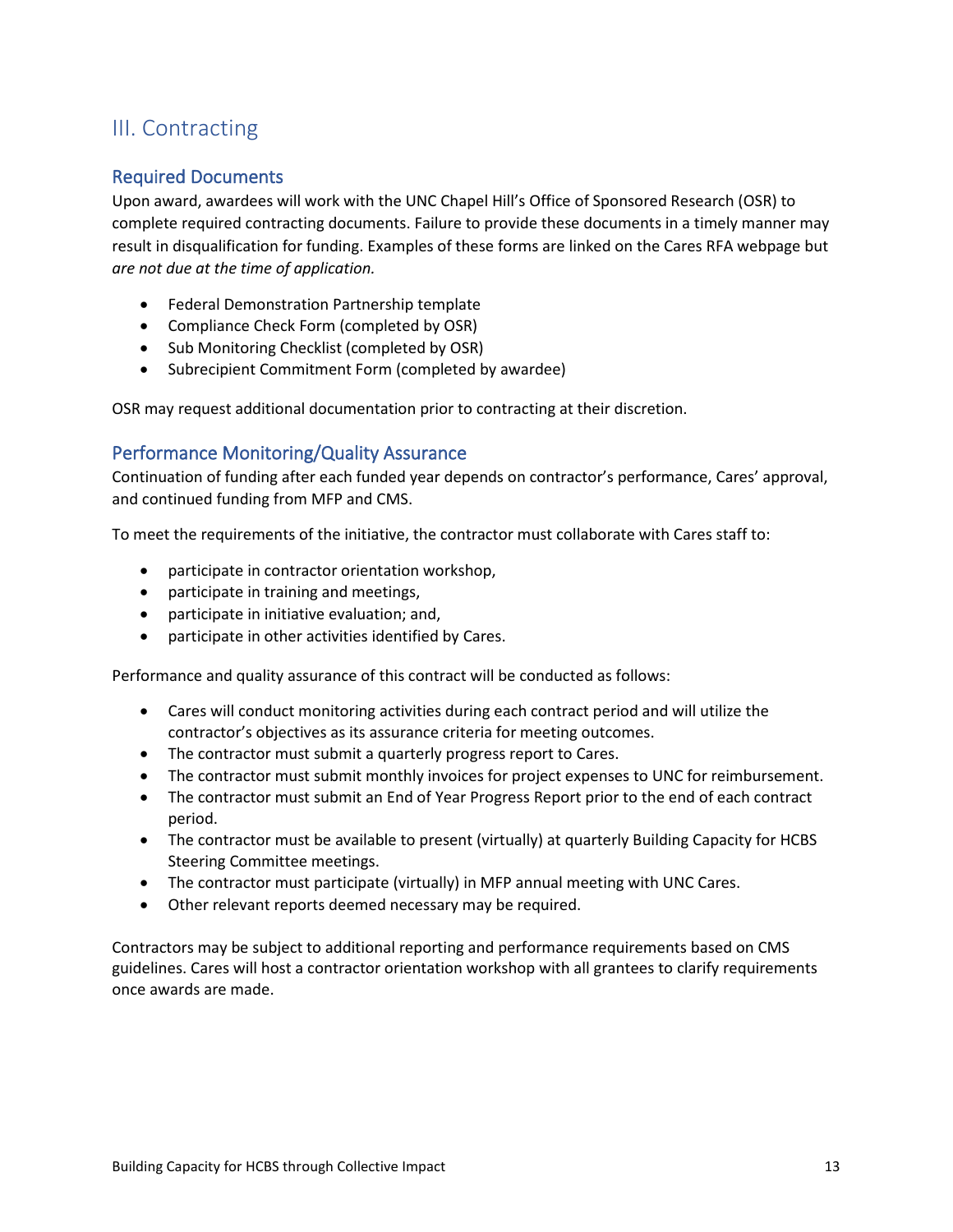## <span id="page-14-0"></span>Addendum 1: Definitions

- **1. Applicants' Workshop**: Training workshop to assist prospective grant applicants in understanding the guidelines and technical requirements in the Request for Applications (RFA).
- **2. Building Capacity for HCBS Steering Committee:** A representative group of stakeholders responsible for setting goals, selecting grantees, and monitoring the progress of grant initiatives supported through MFP Rebalancing and Capacity Building Funds.
- **3. Collective Impact**: Collective impact initiatives are long-term commitments of a group of important actors from different sectors to a common agenda for solving a specific social problem. Their actions are supported by a shared measurement system, mutually reinforcing activities, and ongoing communication, and are staffed by an independent backbone organization." (Kania and Kramer, 2011)
- **4. Direct Support Workers**: Paid individuals who provide support to people with disabilities in the home and community.
- **5. Home and Community Based Services (HCBS)**: HCBS provide opportunities for Medicaid beneficiaries to receive services in their own home or community rather than institutions or other isolated settings. These programs serve a variety of targeted population groups, such as people with intellectual or developmental disabilities, physical disabilities, and/or mental illnesses.
- **6. Letter of Intent to Apply**: Notifications sent by prospective applicants that are used by the funder to gauge interest in grant initiatives and estimate potential resources required to manage the grant selection process.
- **7. Long-Term Services and Supports (LTSS):** The broad range of paid and unpaid medical and personal care assistance that people may need – for several weeks, months, or years – when they experience difficulty completing self-care tasks as a result of aging, chronic illness, or disability.
- **8. Natural Supports**: Unpaid individuals who provide support to people with disabilities in the home and community.
- 9. **Questions for Funder Form:** Form completed by potential applicants for funder to address at Applicants' Workshop.
- **10. Rebalancing and Capacity Building Initiative:** Activities described in this RFA in which UNC Cares assists the NC MFP Demonstration Project in building Home & Community Based Services (HCBS) capacity in North Carolina.
- **11. Rebalancing/Rebalancing Funds:** State dollars accrued based on savings the state achieves through an enhanced federal match applied to services used by MFP participants.
- **12. Roundtable Meetings**: Quarterly meetings, either virtual or in-person, to convene community members, stakeholders, and interested parties around a specific topic for the purpose of planning, education, and information exchange about MFP. The MFP Roundtable serves as a learning community and provides guidance and insight on every aspect of the MFP design.
- **13. State Business Day**: Traditional workdays, Monday through Friday, from 8:00AM ET through 5:00PM ET excluding State holidays. A list of [North Carolina State Holidays](https://oshr.nc.gov/state-employee-resources/benefits/leave/holidays) is located online.
- **14. State**: The State of North Carolina, including any of its sub-units recognized under North Carolina law.
- **15. Transition**: The process of an individual with long-term services and support needs moving from an institutional setting to homes and communities where they can live independently with assistance. This process encompasses planning, coordination, case management, and other support involved in the move.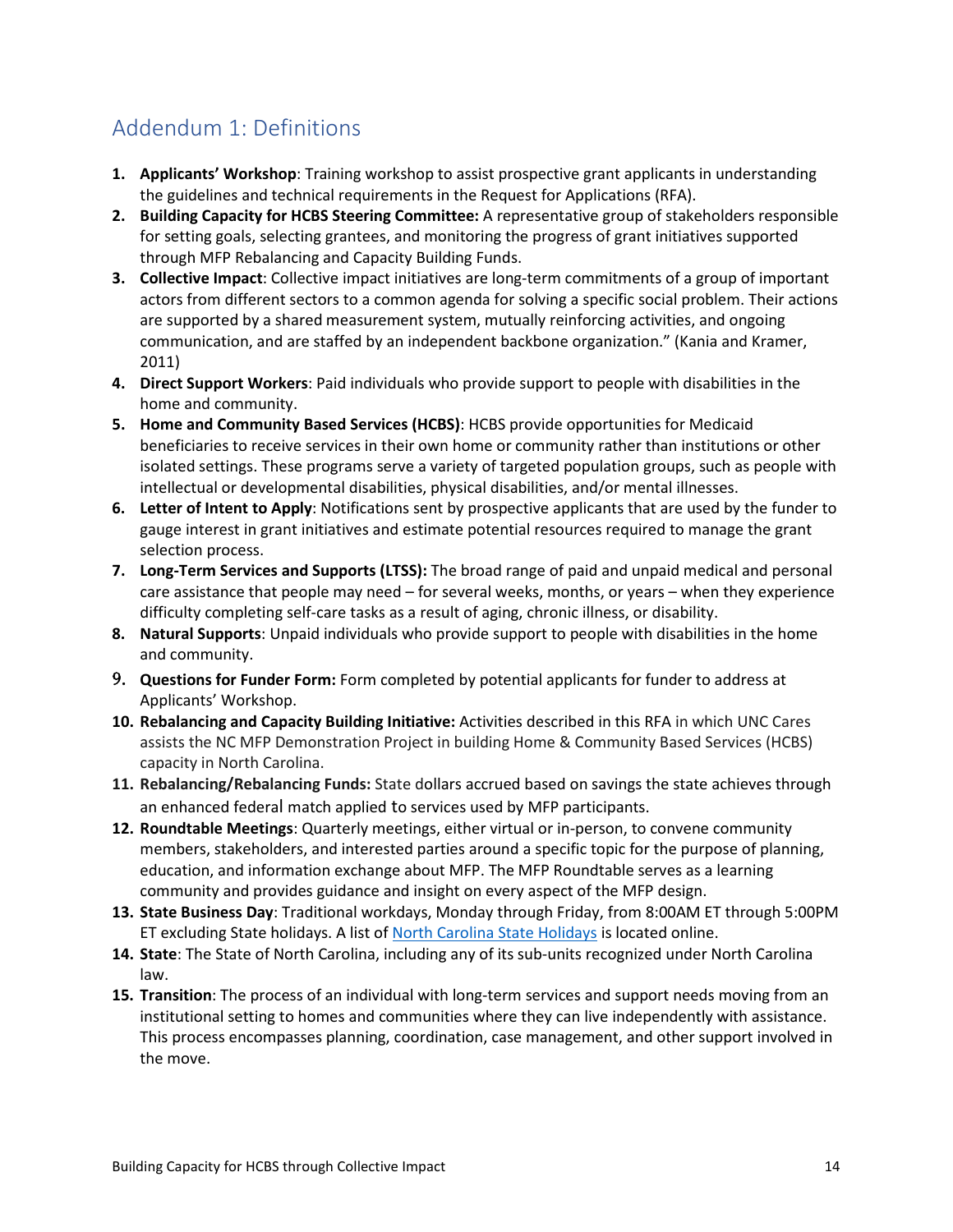## <span id="page-15-0"></span>Addendum 2: Application Checklist

## Building Capacity for Home & Community Based Services through Collective Impact Application Checklist

| Applicant                                                                 |  |
|---------------------------------------------------------------------------|--|
| <b>Applying Organization Name</b>                                         |  |
| Project Title (working title)                                             |  |
| Entities Involved in the Initiative                                       |  |
| Director of Applying Organization Name and Contact Information            |  |
| Resume of Director of Applying Organization (upload)                      |  |
| Project Manager Name and Contact Information                              |  |
| Resume of Project Manager (upload)                                        |  |
| <b>Financial Officer Name and Contact Information</b>                     |  |
| Resume of Financial Officer (upload)                                      |  |
| <b>Key Partner Organizations</b>                                          |  |
| Key Partner Organization #1 Contact Person and Letter of Support (upload) |  |
| Key Partner Organization #2 Contact Person and Letter of Support (upload) |  |
| Key Partner Organization #3 Contact Person and Letter of Support (upload) |  |
| <b>Proposed Initiative</b>                                                |  |
| Identify primary focus area of your proposed initiative.                  |  |
| <b>Project Narrative</b>                                                  |  |
| <b>Executive Summary</b>                                                  |  |
| <b>Problem Statement and Adults Affected</b>                              |  |
| Goal(s) and Objective(s)                                                  |  |
| Proposed Intervention using Collective Impact                             |  |
| Outcomes                                                                  |  |
| Evaluation                                                                |  |
| <b>Organizational Readiness</b>                                           |  |
| <b>Community Readiness</b>                                                |  |
| <b>Required Documents to Upload</b>                                       |  |
| Project Timeline (use provided template)                                  |  |
| Budget (use provided template)                                            |  |
| Budget Justification (use provided template)                              |  |
| Other uploads to support application (optional)                           |  |